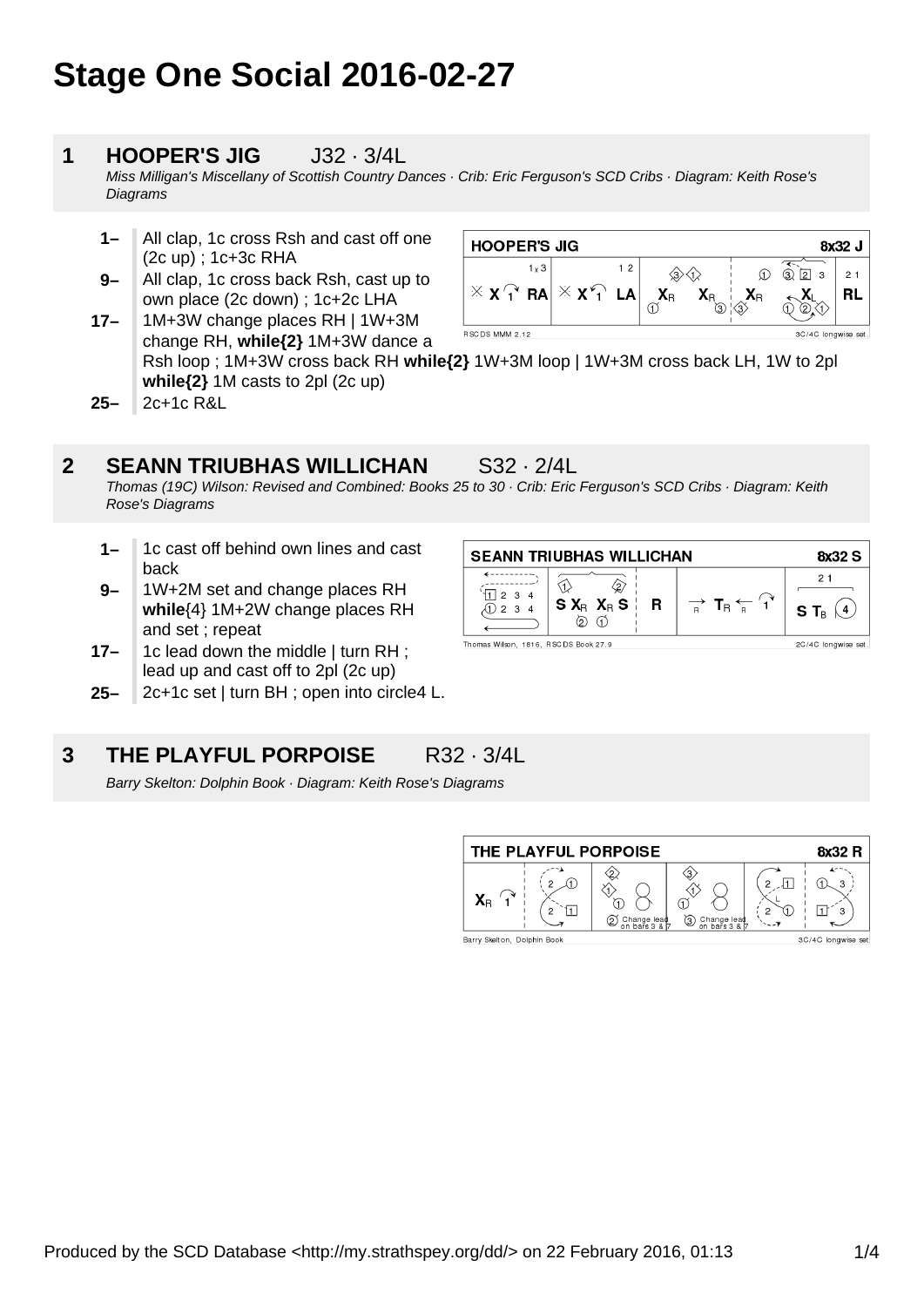### **4 LIGHT AND AIRY** J32 · 3/4L William (18C) Campbell: Revised and Combined: Books 1 to 6 · Crib: Eric Ferguson's SCD Cribs · Diagram: Keith Rose's Diagrams

**LIGHT AND AIRY** 

S  $\sqrt{2}$ 

William Campbell, 1790, RSCDS Book 4.5

S

- **1–** 1c set | cast off two (2c+3c up) ; 1c set | cast up two (2c+3c down)
- **9–** 1c lead down the middle and up (1,2,3)
- **17–** 1c+2c Allemande, to finish 1c facing 1cnrs
- **25–** Turn CPCP to (2,1,3)

#### **5 SUGAR CANDIE** S32 · 3/4L

Revised and Combined: Books 25 to 30 · Crib: Eric Ferguson's SCD Cribs · Diagram: Keith Rose's Diagrams

- **1–** 1c set | cast off (2c up), pass Lsh and cast R round 1cnr, to finish BtoB in the centre, M facing down, W up
- **9–** 1W+2c & 1M+3c circle3, at end 1c swivels R to face P ; 1c set, turn 34 BH to face 1cnrs (open out with 1M using RH to assist P)
- **SUGAR CANDIE** 8x32 S  $\overline{2}$  $\boxed{3}$  $\infty$  $\mathbf{L}^{\dagger}$  $\Box$  $\Theta$  $\mathbf{a}(\mathbf{s})\oplus\mathbf{a}(\mathbf{s})$  $\boldsymbol{X}_{\text{R}}$ S  $ST_{B^3}$ के **BSCDS Book 26.9** 3C/4C longwise set

 $\rightleftarrows$ 

8x32 J

 $+$ <sup>1</sup>

3C/4C longwise set

 $12$ 

 $\overline{\mathsf{A}}$ 

- **17–** Turn CPCP
- **25–** Reels3{6} with corners, Lsh to 1cnr, 1c cross RH to (2,1,3)

#### **6 CLYDESIDE LASSIES** R32 · 2/4L

Miss Milligan's Miscellany of Scottish Country Dances · Crib: Eric Ferguson's SCD Cribs · Diagram: Keith Rose's **Diagrams** 

- **1–** 1c+2c Circle4 and back
- **9–** 1c lead down the middle and up
- **17–** 1c+2c Poussette
- **25–** 1c+2c R&L

| <b>CLYDESIDE LASSIES</b><br>8x32 R   |  |    |    |  |  |
|--------------------------------------|--|----|----|--|--|
| 12                                   |  | 12 | 21 |  |  |
| 4                                    |  |    | RL |  |  |
| RSCDS MMM 1.11<br>2C/4C longwise set |  |    |    |  |  |

#### **7 ROARING JELLY** J32 · 3/4L

Hugh Foss: Glendarroch Scottish Dance Sheets · Crib: Eric Ferguson's SCD Cribs · Diagram: Keith Rose's Diagrams

- **1–** 1c cross RH | cast off (2c up) ; cross RH, 1c casts R round 3cnr to finish in line across between 2cnr and 3cnr
- **9–** Circle6 and back
- **17–** 1c change places up/dn RH | Fig8 round 4cnr and 1cnr, start Rsh), finish on sideline facing 2cnr



**25–** 1c Reels3{6} on opposite sides (Rsh to 2cnr) | cross RH

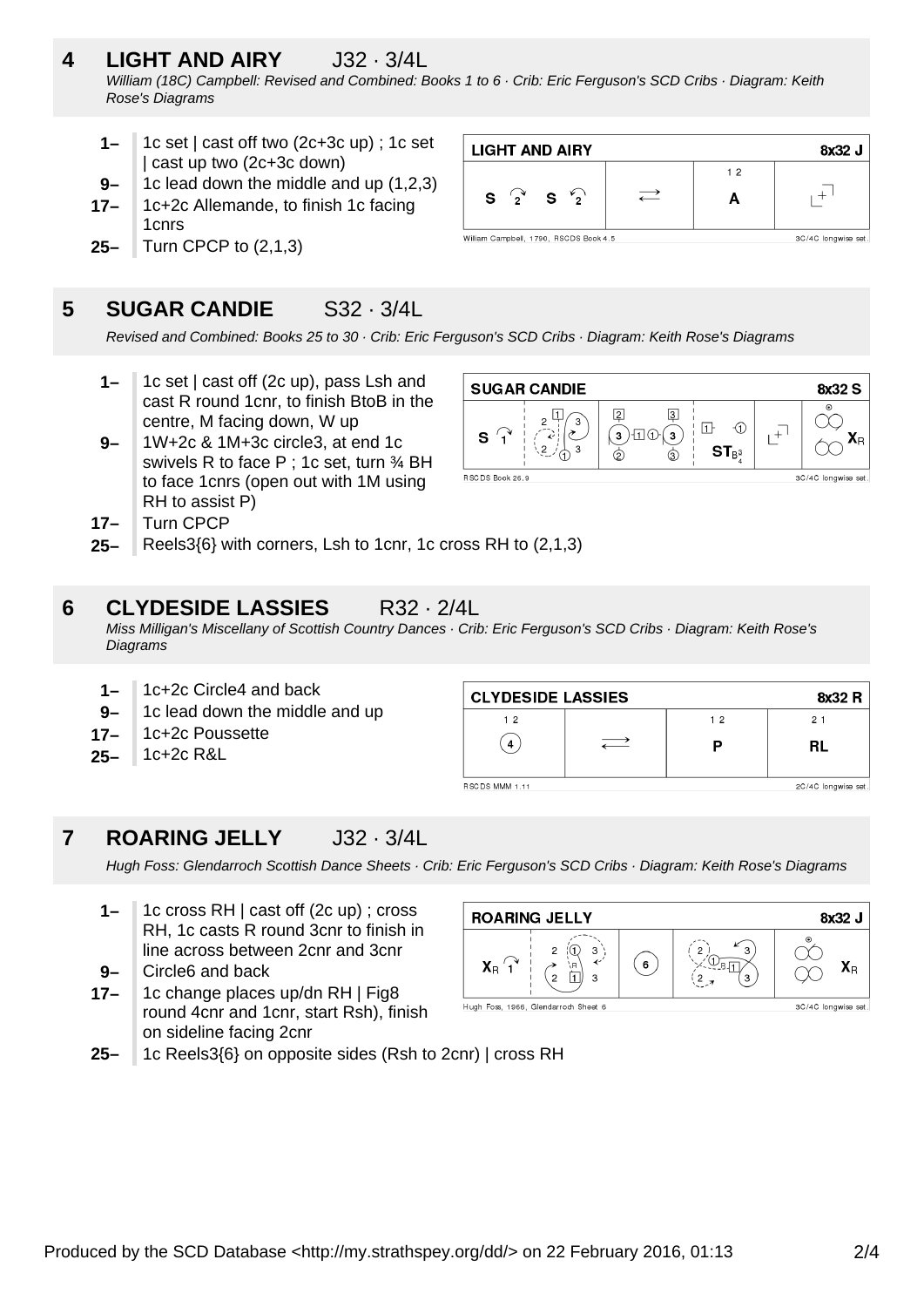## **8 GYPSY WEAVER** S32 · 3/4L

Denise Peet: Between the Rivers · Crib: Eric Ferguson's SCD Cribs · Diagram: Keith Rose's Diagrams

- **1–** 1c+3c dance Rsh ¾ round P to face P on the midline | ½Reel4 | dance Rsh ¾ round P to own sides (3,2,1)
- **9–** 2c+1c S&Link ; 3c+1c S&Link (1W & 3M face out) (1,3,2)
- **17-19** ½Reels3{3} on the sides (1c Rsh to 3c), 1W finishes facing out (2,3,1)
- **20-24** 1W, 1M following, casts up behind 3W and across in 2pl (3c down) {3} | 1c turns LH to face 1cnrs



**25–** »Corners Pass and Turn«: (1c dance Rsh around 1cnr **while**{} 1cnrs turn BH and return to place as 1c pass Rsh to face 2cnr ; repeat with 2cnrs, 1c passing Rsh to 2,1,3)

After the second repetition, 4c dance up slightly as they begin, while{} 1c step down.

#### **9 SELKIRK REEL** R32 · 3/4L

Ed Stern: Let's All Dance · Crib: Eric Ferguson's SCD Cribs · Diagram: Keith Rose's Diagrams

- **1–** 1c mirror Fig8 on own side of the dance, dance in and down to begin
- **9–** 1c down the middle {3} and up, cast to 2pl (2c up) finish NHJ 2c facing 1c (2,1)



- **17–** 1c make an arch and dance up, 2c dancing down under, all swivel inwards to face back | return same way, 2c making the arch; repeat, bottom couple making the arch
- **25–** 2c+1c R&L .

Same music as Jessie's Hornpipe

#### **10 FAIR JENNY'S JIG** J32 · 3/4L

Ron Wallace: From the Redwood Forest · Crib: Eric Ferguson's SCD Cribs · Diagram: Keith Rose's Diagrams

- **1–** 1c set | cast off one (2c up) ; set | turn RH ½ to face 1cnrs
- **9–** Turn 1cnr LH | P RH ; 2cnr LH | P RH to 2pl facing out.
- **17–** Reels3 on own sides, 1c Rsh to 3cnr, ending BtoB in the centre for
- **25–** 2c+1c+3c DTr.